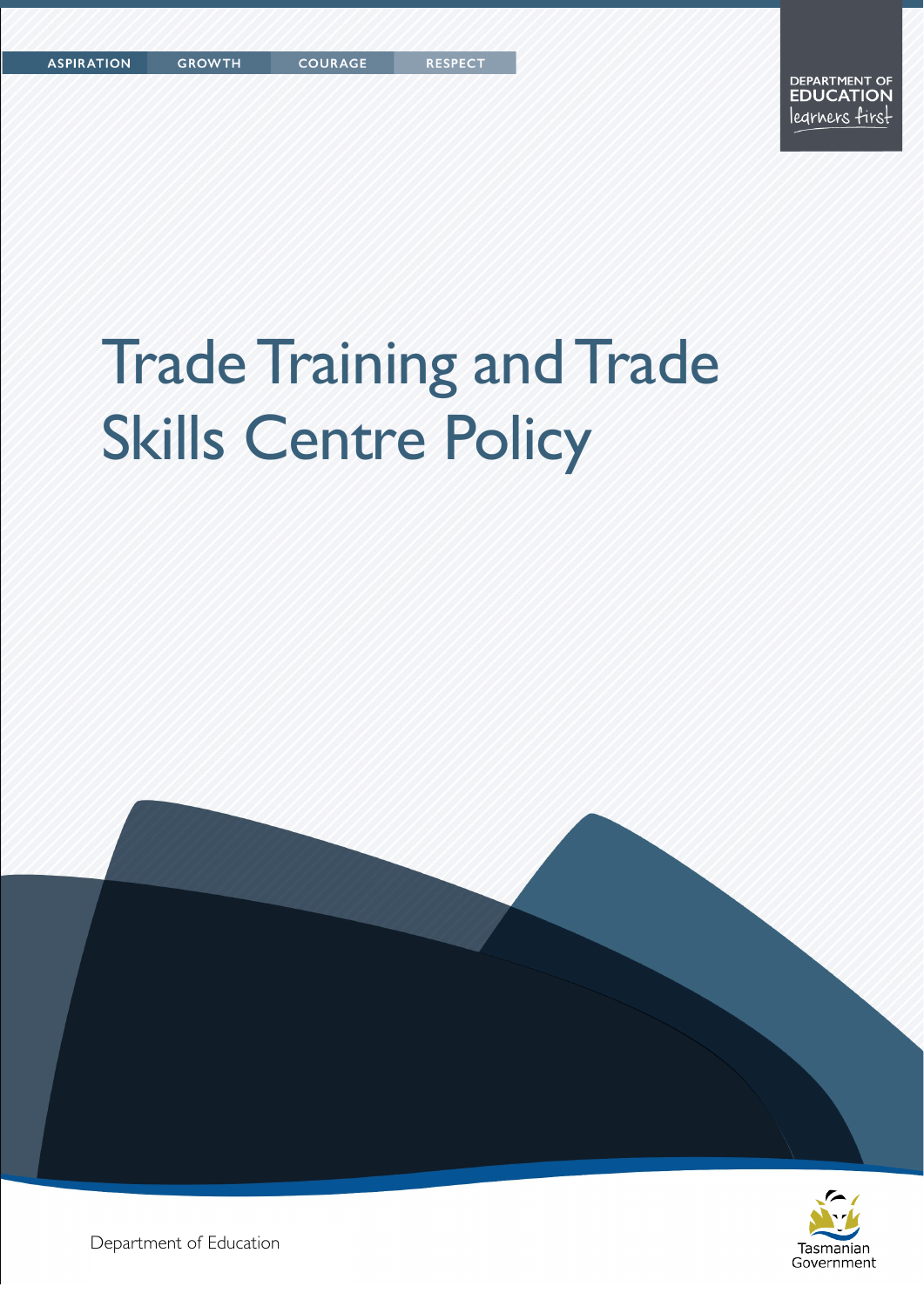# **TABLE OF CONTENTS**

Version 1.0 - 9/03/2021

| 2.               |  |
|------------------|--|
| 3                |  |
| $\overline{4}$ . |  |
| .5               |  |
| 6.               |  |
| 7.               |  |
| 8.               |  |
| 9.               |  |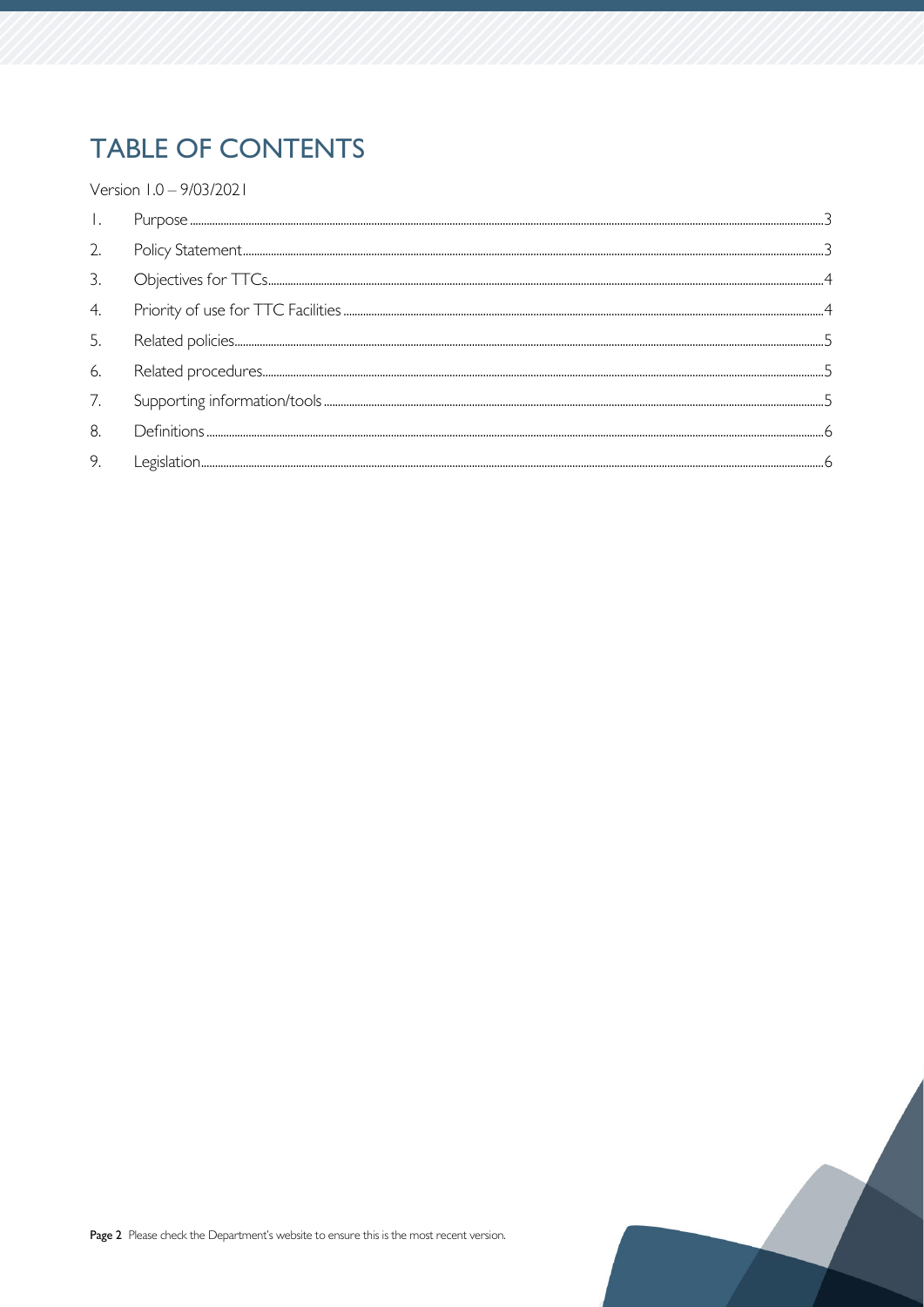# <span id="page-2-0"></span>1. Purpose

This policy provides clarity on the day-to-day operations and strategy for Department of Education (DoE) managed Trade Training and Trade Skills Centres (TTCs). The policy intends to formally capture and streamline a number of existing process and provide clarity to lead school Principals, TTC Coordinators and other stakeholders.

This policy sets out objectives and the priority of use for TTCs, whilst allowing flexibility for each TTC given their unique regional locations.

# <span id="page-2-1"></span>2. Policy Statement

TTCs provide an exciting opportunity to promote the benefits and to deliver quality Vocational Education and Training (VET) to learners, including school students and adult learners, through providing localised access to industry standard trade training facilities.

The use of these high standard facilities provide the opportunity to establish new pathways into VET and to promote the benefits of quality VET to the community, including learners and industry, in line with the recommendations of the ACER Review.<sup>[1](#page-2-2)</sup> The facilities in TTCs were deliberately placed in regions with limited access to industry standard trade training equipment, making them an important part of the local community and of benefit to the local economy.

The McCrindle Report highlights that in 2015 and 2016 almost a third of occupations reported a shortage of labour.<sup>[2](#page-2-3)</sup> The report highlights that "encouraging young Australians to pursue VET qualifications where they are made 'skills ready' means they are much less likely to face long-term unemployment in the years ahead."

The policy intends to support the sustainable operation of industry standard trade training facilities, with the use of these high standard facilities to deliver VET that is supported by strong collaboration with industry, community and local government.

This strong collaboration will deliver VET that can help to meet the identified need for training that allows learners to adapt to the future of work and to develop or upskill in new areas, and to identify future worker skills. The 'Future Skills Report' identifies that millions of individuals will need to learn new skills over the next two decades, and that individuals should "be ready for more frequent changes in jobs and tasks in jobs."<sup>[3](#page-2-4)</sup>

The challenges to the labour market from COVID-19 have created an immediate need to "link young people to engage in an educational/vocational pathway that is linked to real workforce opportunities".<sup>[4](#page-2-5)</sup> There is a need for VET to upskill and reskill workers to meet advances in technology and to adapt to face challenges in the economy.

DoE will continue to provide fair and equitable opportunities for school students and adult learners to undertake VET consistent with the intent of the Australian Government Trade Training Centres in Schools Program, and to meet the Objectives for TTCs.

The policy is closely supported by the Trade Training and Trade Skills Centre Procedure which includes strategic planning, governance and reporting requirements for TTCs, as well as the roles of Principals and Coordinators in managing each facility.

<span id="page-2-3"></span><span id="page-2-2"></span><sup>1</sup> [Review of Years 9 to 12 Tasmania : Final report](https://research.acer.edu.au/cgi/viewcontent.cgi?article=1024&context=policy_analysis_misc) (2016) "ACER Review" [https://research.acer.edu.au/policy\\_analysis\\_misc/24/](https://research.acer.edu.au/policy_analysis_misc/24/) <sup>2</sup> Perceptions are not reality: myths, realities & the critical role of vocational education & training in Australia (2017) "McCrindle Report" [https://www.skills.tas.gov.au/\\_\\_data/assets/pdf\\_file/0007/255508/McCrindle\\_Report\\_-\\_Perceptions-are](https://www.skills.tas.gov.au/__data/assets/pdf_file/0007/255508/McCrindle_Report_-_Perceptions-are-not-Reality-May-2017.pdf)[not-Reality-May-2017.pdf,](https://www.skills.tas.gov.au/__data/assets/pdf_file/0007/255508/McCrindle_Report_-_Perceptions-are-not-Reality-May-2017.pdf) p10.

<span id="page-2-4"></span><sup>&</sup>lt;sup>3</sup> Future Skills: Report (2019), AlphaBeta<https://alphabeta.com/our-research/future-skills-report/>

<span id="page-2-5"></span><sup>4</sup> Premier's Economic and Social Recovery Advisory Council (PESRAC), Interim Report, July 2020 https://www.pesrac.tas.gov.au/ data/assets/pdf file/0016/250441/Interim\_Report.pdf.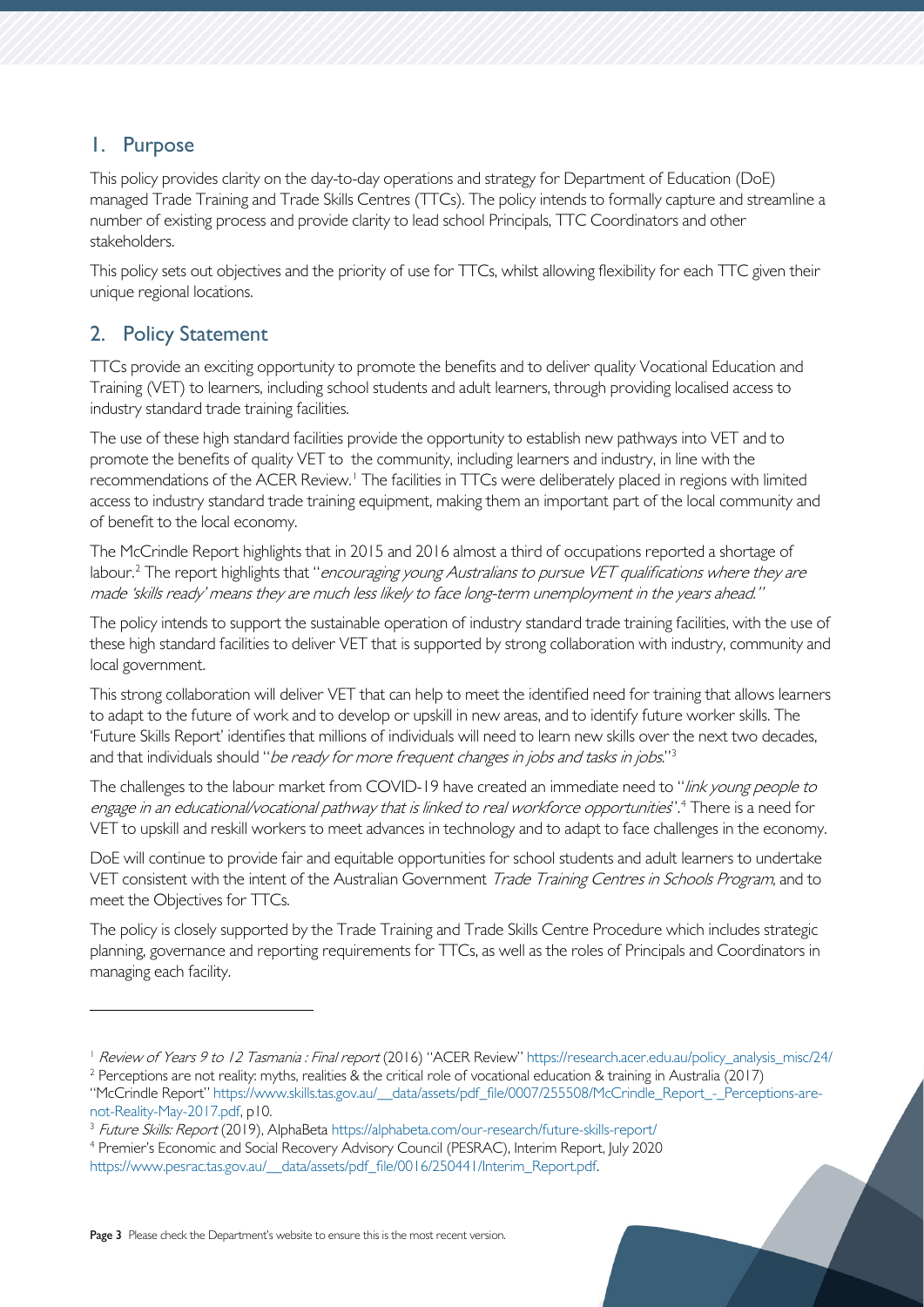# <span id="page-3-0"></span>3. Objectives for TTCs

DoE TTCs are to engage learners, support industry and to enable communities. This will occur through meeting the following objectives:

- Engaging learners by:
	- Delivering quality vocational learning, including predominantly VET, for school students and adult learners
	- o Assisting in transitioning into further education, training or employment
- Supporting industry by:
	- o Providing vocational learning which industry has confidence in, and is responsive to needs within the TTC's local labour market and region
	- o Delivering relevant and transferrable skills to learners
- Enabling communities by:
	- o Promoting and demonstrating the value of vocational learning, including VET
	- o Facilitating strategic alliances which benefit learners and industry in the local community.

# <span id="page-3-1"></span>4. Priority of use for TTC Facilities

To support the objectives for TTCs, access to the use of TTC facilities must be prioritised based on the user cohort, as outlined below:

1. Delivery of VET to senior secondary school students (and approved VET for Year 9 or 10 students) is the first priority

- 2. Delivery of VET to adult learners is the second priority
- 3. Other use of TTC facilities is the third priority.

The procedure document sets out other safety and usage considerations for TTC facilities, but it is important to note that the school is to ensure that effective systems are in place for booking the use of TTC facilities/space.

In addition, schools will be asked to report on the priority of use for TTC Facilities each school year. This will include commentary on the schools use of TTC facilities against the priority of use and the objectives for TTCs.

#### **4.1 Other Use**

Other uses of facilities may include vocational taster courses, career education, work exploration activities, community use, or delivery of general school curriculum. Although the overarching objective for TTCs remains to deliver VET, the priority of use allows a balancing exercise between ensuring the long-term use of these industry standard trade training facilities and ensuring that they are not under-utilised.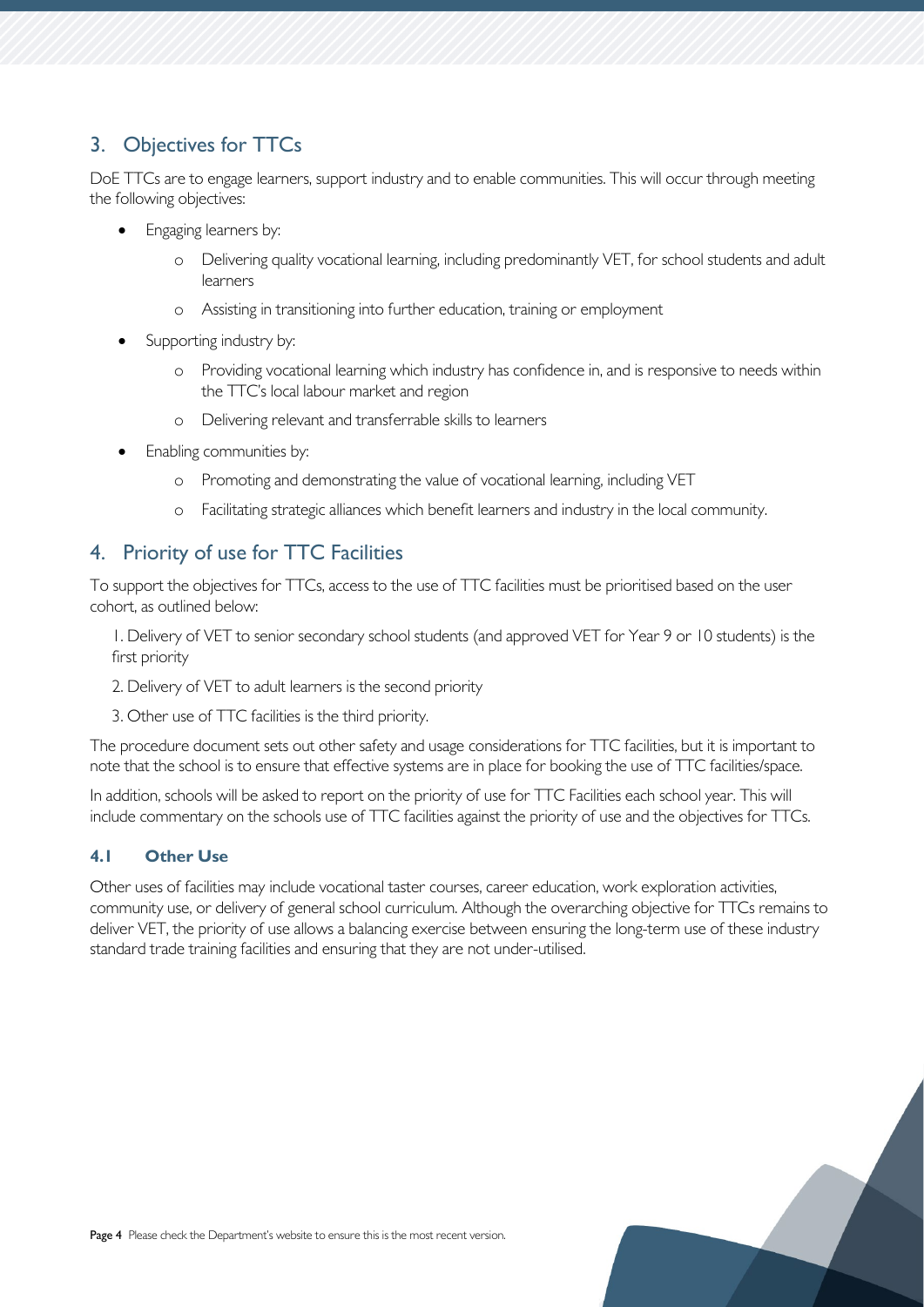# <span id="page-4-0"></span>5. Related policies

- [Community Use of Department Facilities and Resources Policy and Guidelines](https://tasedu.sharepoint.com/sites/intranet/_layouts/15/DocIdRedir.aspx?ID=TASED-1060461114-1168)
- [Community Use of Department Facilities and Resources Policy](https://tasedu.sharepoint.com/sites/intranet/_layouts/15/DocIdRedir.aspx?ID=TASED-1060461114-3397)
- [Financial Delegations and Authorities Policy](https://tasedu.sharepoint.com/sites/intranet/Document%20Centre/Financial-Delegations-and-Authorities-Policy.pdf)
- [Partnering with External Organisations Policy](https://publicdocumentcentre.education.tas.gov.au/_layouts/15/DocIdRedir.aspx?ID=TASED-4-4947)
- [Registration to Work with Vulnerable People Policy](https://publicdocumentcentre.education.tas.gov.au/_layouts/15/DocIdRedir.aspx?ID=TASED-1797567314-8803)
- [Work Health and Safety Policy](https://tasedu.sharepoint.com/sites/intranet/_layouts/15/DocIdRedir.aspx?ID=TASED-1060461114-449)
- Requirements and Guidelines for the delivery of Vocational Education and Training (VET) to school students (under development to commence in 2022)

# <span id="page-4-1"></span>6. Related procedures

- [Duty of Care for Students on Departmental Educational Sites -](https://tasedu.sharepoint.com/sites/intranet/_layouts/15/DocIdRedir.aspx?ID=TASED-1060461114-597) [Procedure](https://tasedu.sharepoint.com/sites/intranet/_layouts/15/DocIdRedir.aspx?ID=TASED-1060461114-597)
- [Financial Delegations and Authorities Procedure](https://tasedu.sharepoint.com/sites/intranet/Document%20Centre/Financial-Delegations-and-Authorities-Procedure.pdf)
- [Partnering with External Organisations Procedure](https://publicdocumentcentre.education.tas.gov.au/_layouts/15/DocIdRedir.aspx?ID=TASED-4-4948)
- Procedures for non-government students requests to participate in 2021 DoE Years 11 and 12 courses (under development for 2021)
- Trade Training and Trade Skills Centre Procedure

#### <span id="page-4-2"></span>7. Supporting information/tools

- [Asset Maintenance Plan Training Manual](https://tasedu.sharepoint.com/sites/intranet/_layouts/15/DocIdRedir.aspx?ID=TASED-1087178304-2834)
- [Financial Delegations and Authorities Guideline](https://tasedu.sharepoint.com/sites/intranet/Document%20Centre/Financial-Delegations-and-Authorities-Guideline.pdf)
- [Materials, Design and Technology \(MDT\) Safety Guide](https://tasedu.sharepoint.com/sites/intranet/_layouts/15/DocIdRedir.aspx?ID=TASED-1060461114-204)
- [School Finance Project: Action Plan 2019-2025](https://tasedu.sharepoint.com/sites/intranet/Shared%20Documents/School%20Finance%20Project%20-%20Action%20Plan.pdf)
- [School Finance Project: Targeted Use of School Resources](https://tasedu.sharepoint.com/sites/intranet/Shared%20Documents/School%20Finance%20Project%20-%20One%20Page%20Summary.pdf)
- [School Maintenance Plan Guideline](https://tasedu.sharepoint.com/sites/intranet/_layouts/15/DocIdRedir.aspx?ID=TASED-1060461114-863)
- [Vision for Vocational Learning and VET in Tasmanian Schools to 2030](https://publicdocumentcentre.education.tas.gov.au/library/Shared%20Documents/Vison%20for%20Vocational%20Learning%20and%20VET%20in%20Tasmanian%20Schools%20to%202030.pdf)
- WorkSafe: National Code of Practice [Managing the Risks of Plant in the Workplace](https://worksafe.tas.gov.au/topics/laws-and-compliance/codes-of-practice/cop-folder/managing-the-risks-of-plant-in-the-workplace)
- [VET Self-Assessment Tool: Preparing Secondary Students for Work](https://pssfw.myskills.gov.au/vet-self-assessment-tool-for-schools/)